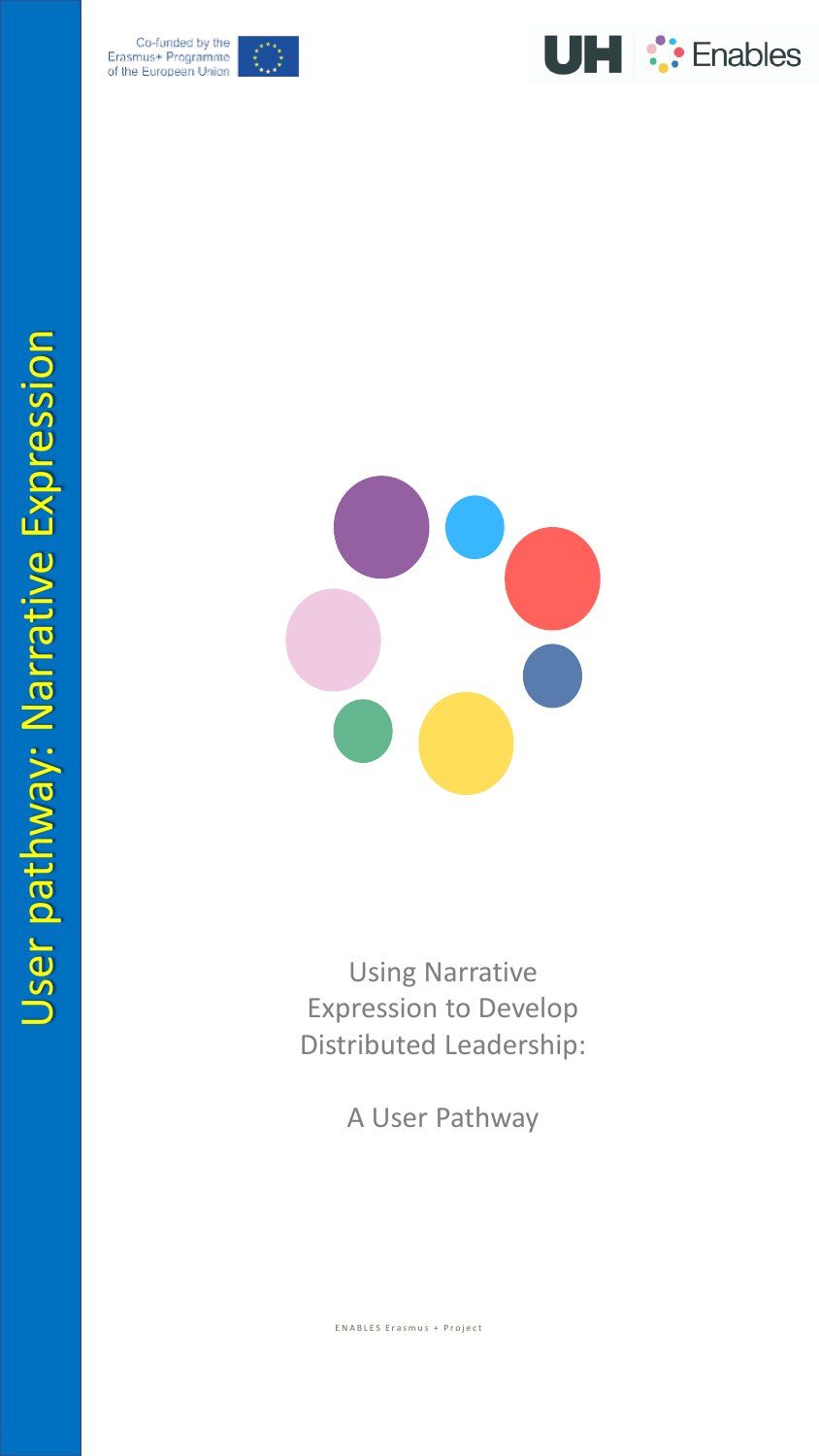



Co-funded by the Erasmus+ Programme of the European Union

## User Pathway: Narrative Expression An Introduction

This is one in a series of User Pathways which have been created to help support you in your use of the ENABLES project website and resources. This User Pathway is designed to introduce you to the concept of distributed leadership and how narrative expression exercises can be used as a way of developing distributed leadership capacity.

The User Pathway is envisaged as a set of stepping stones. Along the pathway, you will be guided towards a series of helpful resources, which are available as documents to download and / or in audio-visual formats to watch and listen to.

You will have the chance to orientate yourself on the ENABLES website, before moving on to explore the resources on distributed leadership and the use of narrative expression as an arts-based and embodied approach to leadership development. It's probably easiest to just keep this document open and use the hyperlinks to find your way around.

We suggest where to start, but the pathway is ultimately yours to navigate. We hope you enjoy your virtual journey on this User Pathway! Do check out other User Pathways in the series.

The ENABLES Team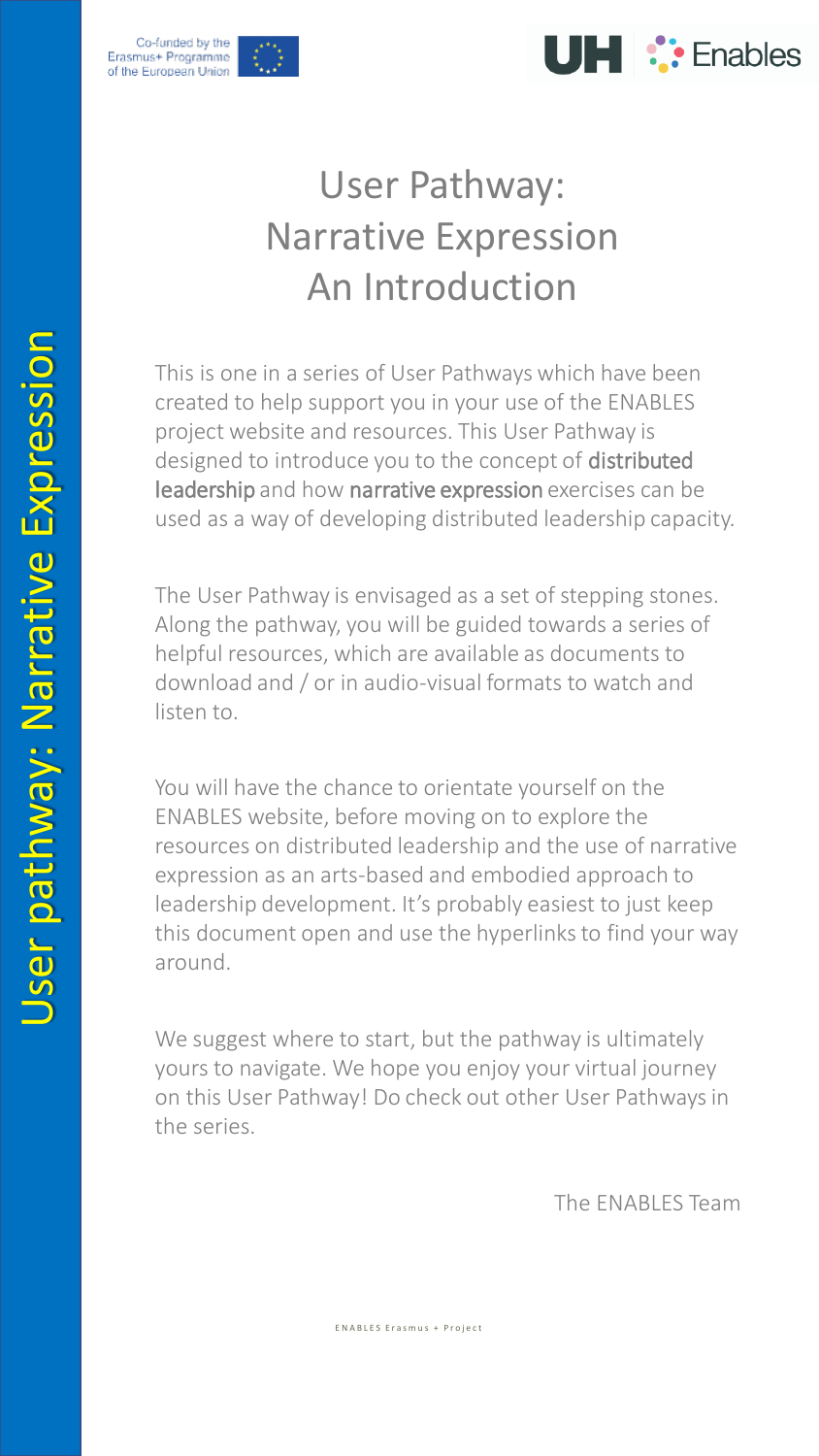

**START HERE! Locating the website** [ENABLES website](https://www.herts.ac.uk/study/schools-of-study/education/research/enables)

> **Navigating the website**  [website information](https://www.herts.ac.uk/__data/assets/pdf_file/0018/340425/1.A.1_Website-information-document.pdf)

**Introduction to distributed leadership (DL) – document** [Intro to Distributed](https://www.herts.ac.uk/__data/assets/pdf_file/0019/340426/1.B.1_Distributed-leadership-information-document.pdf)  Leadership (DL)

> **Introduction to distributed leadership (DL) – video [Intro to Distributed](https://www.youtube.com/watch?v=Oi44LBwHz80&t=5s)** Leadership (DL)

**Ways of thinking about DL – video** [Ways of thinking](https://www.youtube.com/watch?v=R9NJJgp7yT0)  about DL

**Leadership is distributed… video** Leadership is [distributed...](https://www.youtube.com/watch?v=J5F0MNrDSpY&t=7s)

**Distributed leadership: suggested reading** [DL: suggested](https://www.herts.ac.uk/__data/assets/pdf_file/0004/340429/2.B.2_Distributed-leadership-suggested-reading.pdf) reading

continued on next page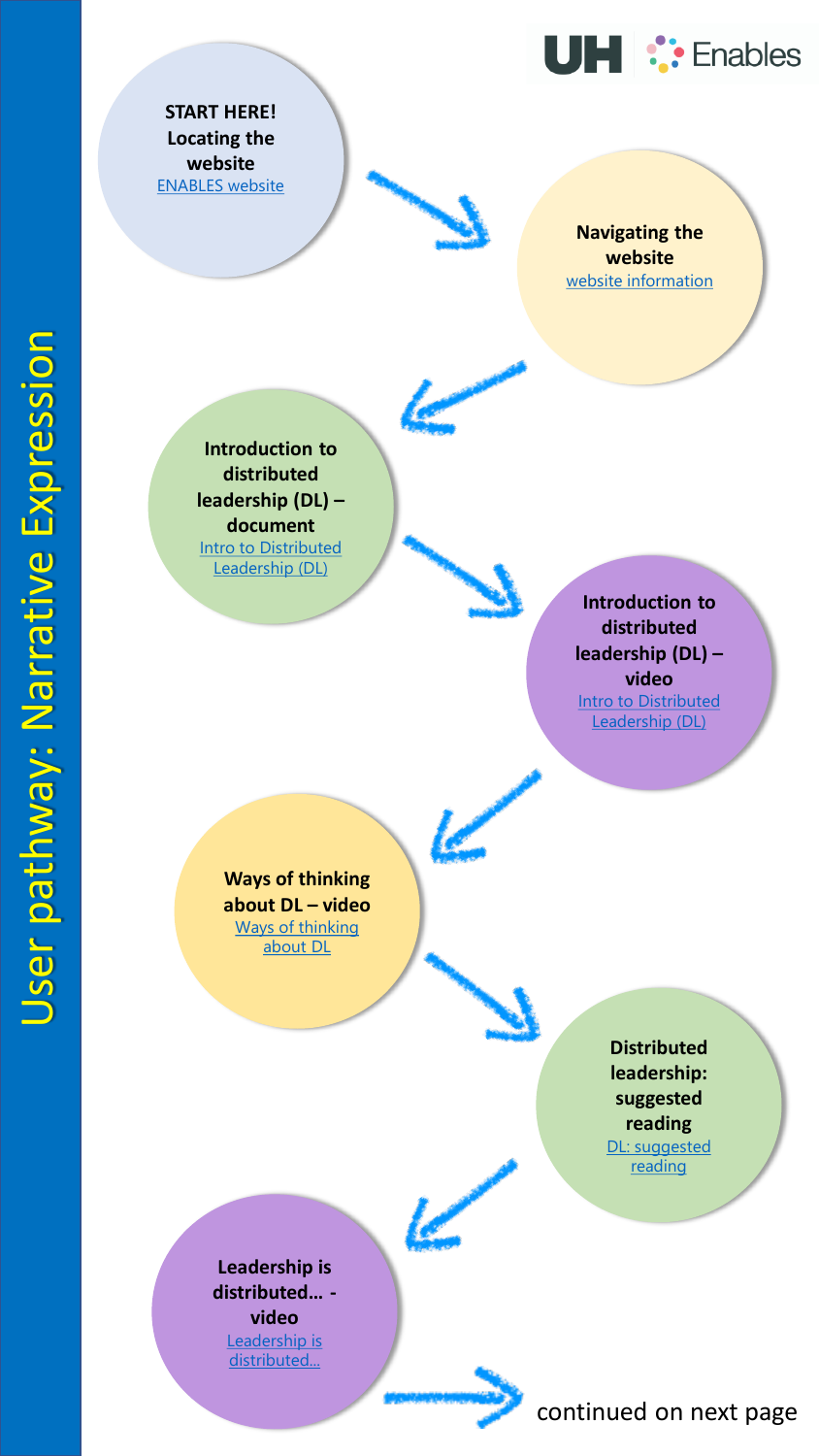**Introduction to arts -based & embodied methods (ABE)** [Intro to ABE](https://www.herts.ac.uk/__data/assets/pdf_file/0020/340427/1.C.1_Artsbased-embodied-information-document.pdf)

> **Guide to using narrative expression –** guide to narrative expression

UH :: Enables

**Something Meritorious – a narrative expression technique (video) Something Meritorious** 

> **Tree of Life – a narrative expression technique (video)** [Tree of Life](https://youtu.be/p1VTKT6vYEU)

**Magical Day – a narrative expression technique (video)** [Magical Day](https://youtu.be/8_01y4AdPeo)



**Check out other User Pathways on the ENABLES website?** [User Pathways](https://www.herts.ac.uk/study/schools-of-study/education/research/enables/resources)